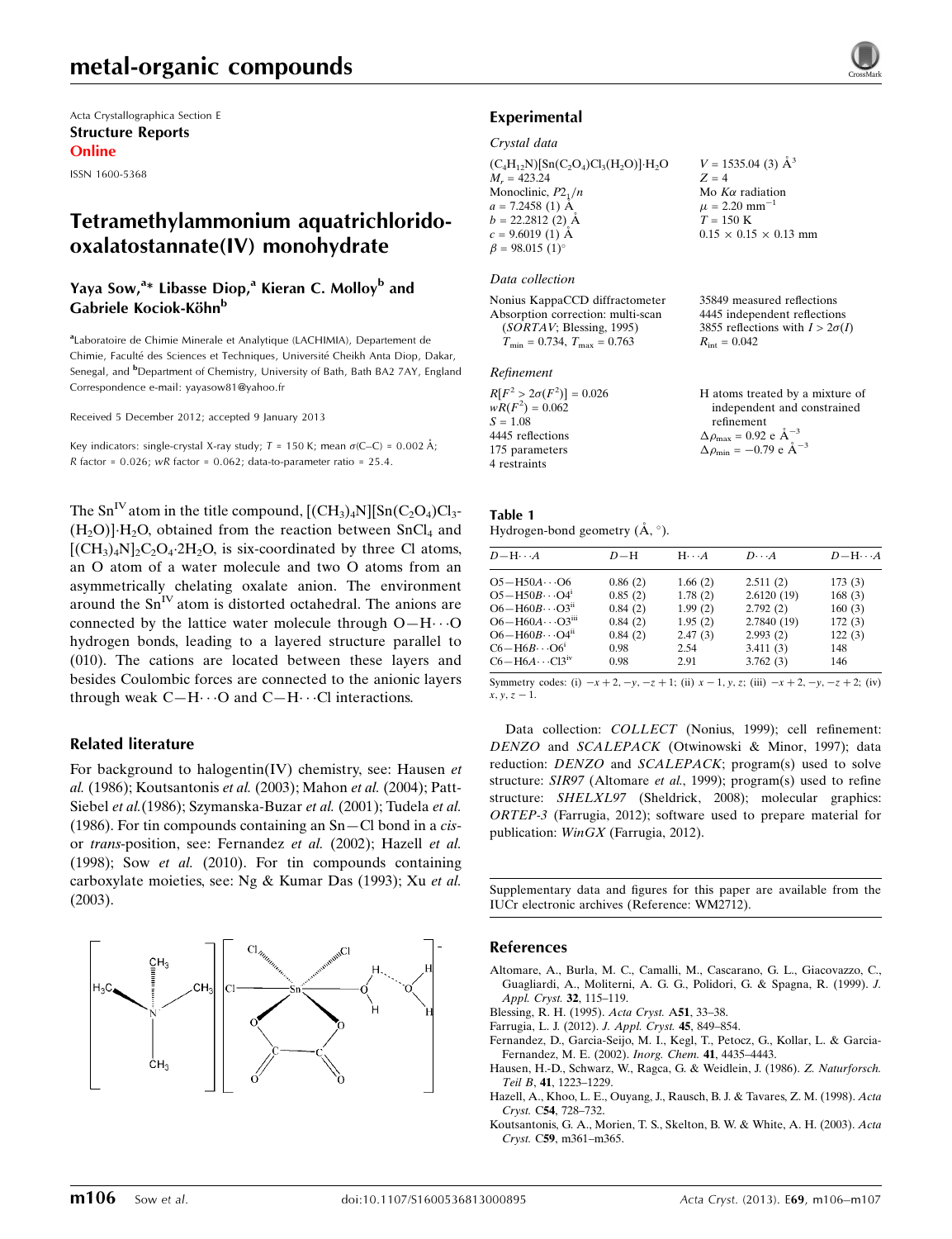- [Mahon, M. F., Moldovan, N. L., Molloy, K. C., Muresan, A., Silaghi-](https://scripts.iucr.org/cgi-bin/cr.cgi?rm=pdfbb&cnor=wm2712&bbid=BB8)[Dumitrescu, I. & Silaghi-Dumitrescu, L. \(2004\).](https://scripts.iucr.org/cgi-bin/cr.cgi?rm=pdfbb&cnor=wm2712&bbid=BB8) J. Chem. Soc. Dalton Trans. 23[, 4017–4021.](https://scripts.iucr.org/cgi-bin/cr.cgi?rm=pdfbb&cnor=wm2712&bbid=BB8)
- [Ng, S. W. & Kumar Das, V. G. \(1993\).](https://scripts.iucr.org/cgi-bin/cr.cgi?rm=pdfbb&cnor=wm2712&bbid=BB9) Main Group Met. Chem. 16, 87–93.
- Nonius (1999). COLLECT[. Nonius BV, Delft, The Netherlands.](https://scripts.iucr.org/cgi-bin/cr.cgi?rm=pdfbb&cnor=wm2712&bbid=BB10)
- [Otwinowski, Z. & Minor, W. \(1997\).](https://scripts.iucr.org/cgi-bin/cr.cgi?rm=pdfbb&cnor=wm2712&bbid=BB11) Methods in Enzymology, Vol. 276, Macromolecular Crystallography[, Part A, edited by C. W. Carter Jr & R. M.](https://scripts.iucr.org/cgi-bin/cr.cgi?rm=pdfbb&cnor=wm2712&bbid=BB11) [Sweet, pp. 307–326. New York: Academic Press.](https://scripts.iucr.org/cgi-bin/cr.cgi?rm=pdfbb&cnor=wm2712&bbid=BB11)
- Patt-Siebel, U., Ruangsuttinarupap, S., Müller, U., Pebler, J. & Dehnicke, K. (1986). [Z. Naturforsch. Teil B](https://scripts.iucr.org/cgi-bin/cr.cgi?rm=pdfbb&cnor=wm2712&bbid=BB12), 41, 1191–1195.
- [Sheldrick, G. M. \(2008\).](https://scripts.iucr.org/cgi-bin/cr.cgi?rm=pdfbb&cnor=wm2712&bbid=BB13) Acta Cryst. A64, 112–122.
- Sow, Y., Diop, L., Kociock-Köhn, G. & Molloy, K. C. (2010). Main Group Met. Chem. 33[, 205–207.](https://scripts.iucr.org/cgi-bin/cr.cgi?rm=pdfbb&cnor=wm2712&bbid=BB14)
- [Szymanska-Buzar, T., Glowiak, T. & Czelusnuak, I. \(2001\).](https://scripts.iucr.org/cgi-bin/cr.cgi?rm=pdfbb&cnor=wm2712&bbid=BB15) Main Group Met. Chem. 24[, 821–822.](https://scripts.iucr.org/cgi-bin/cr.cgi?rm=pdfbb&cnor=wm2712&bbid=BB15)
- [Tudela, D. V., Fernadez, V., Tomero, J. D. & Vegas, A. \(1986\).](https://scripts.iucr.org/cgi-bin/cr.cgi?rm=pdfbb&cnor=wm2712&bbid=BB16) Z. Anorg. Allg. Chem. 532[, 215–224.](https://scripts.iucr.org/cgi-bin/cr.cgi?rm=pdfbb&cnor=wm2712&bbid=BB16)
- [Xu, T., Yang, S.-Y., Xie, Z.-X. & Ng, S. W. \(2003\).](https://scripts.iucr.org/cgi-bin/cr.cgi?rm=pdfbb&cnor=wm2712&bbid=BB17) Acta Cryst. E59, m873–m875.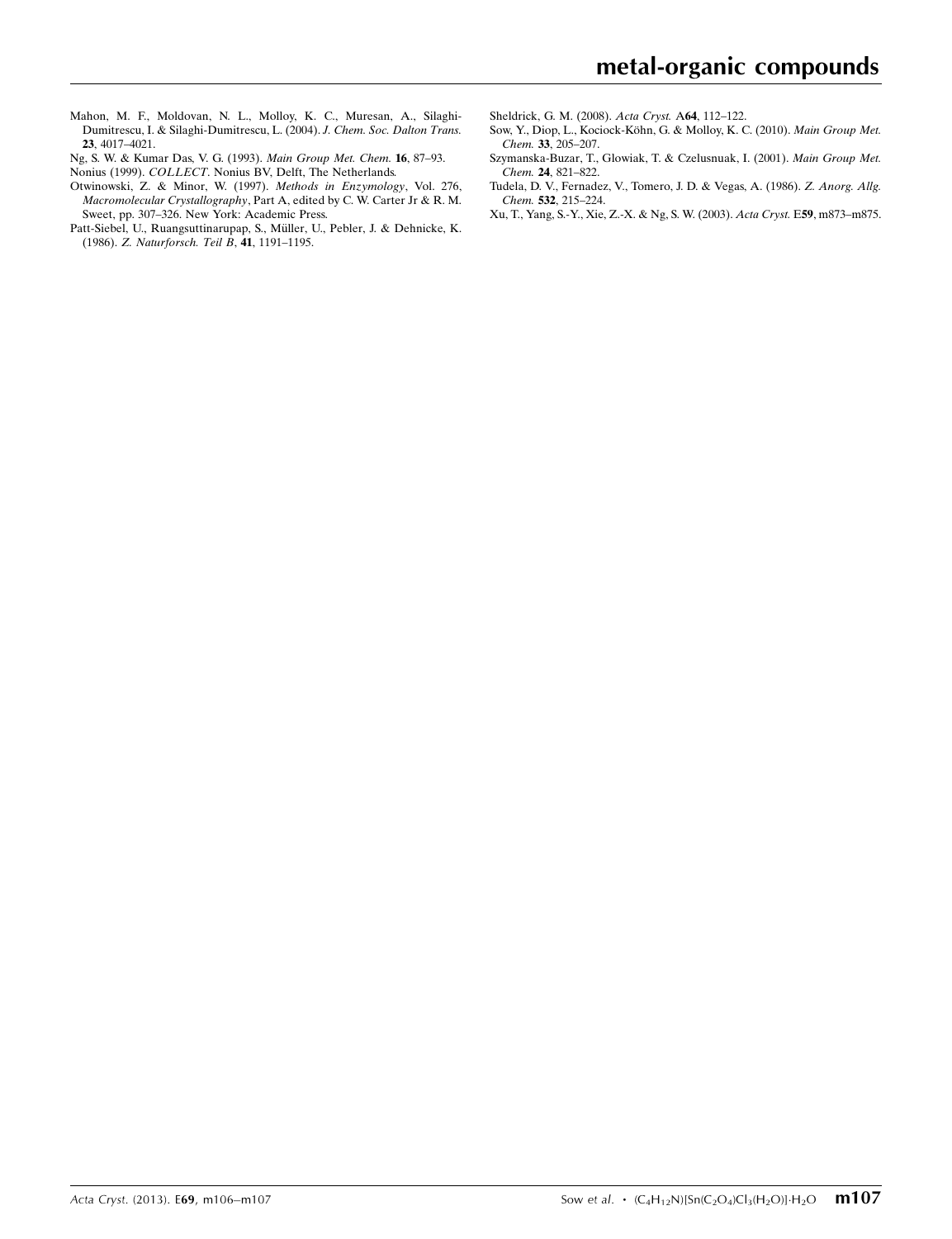# **supporting information**

*Acta Cryst.* (2013). E**69**, m106–m107 [doi:10.1107/S1600536813000895]

# **Tetramethylammonium aquatrichloridooxalatostannate(IV) monohydrate**

# **Yaya Sow, Libasse Diop, Kieran C. Molloy and Gabriele Kociok-Köhn**

#### **S1. Comment**

Numerous crystal structures of  $SnX_4$  adducts ( $X =$  halogen) containing tin(IV) in an octahedral environment have been reported up to date, e.g. Hausen *et al.* (1986); Koutsantonis *et al.* (2003); Mahon *et al.* (2004); Patt-Siebel *et al.* (1986); Szymanska-Buzar *et al.* (2001); Tudela *et al.* (1986). Our group has previously reported the crystal structure of ((*n*- $C_3H_7$ )<sub>2</sub>NH<sub>2</sub>)<sub>2</sub>[Sn(C<sub>2</sub>O<sub>4</sub>)Cl<sub>4</sub>] which contains a chelating oxalate anion, and the environment of tin(IV) being likewise octahedral (Sow *et al.*, 2010). In the context of our search for new Sn*X*4 adducts we report here the study of the reaction between  $((CH_3)_4N)_2C_2O_42H_2O$  and SnCl<sub>4</sub> which has yielded the title compound,  $((CH_3)_4N)[Sn(C_2O_4)Cl_3(H_2O)]H_2O$ . While many  $S_nX_4$  adducts have been reported (see above), a complex with a  $[S_nC_1]$ -containing residue is reported here.

The octahedral geometry around the  $\text{tin}(IV)$  atom is defined by three Cl atoms, two oxygen atoms from the chelating oxalate anion and the oxygen atom of a water molecule (Fig. 1). The two oxygen atoms from the oxalate anion and two of the Cl atoms are in the equatorial plane while the remaining Cl atom and the oxygen atom of the  $H_2O$  molecule are in axial positions.

The  $\text{[Sn(C_2O_4)Cl_3(H_2O)]}$  anions are connected to the lattice water molecule through  $H$ —O—H···OH<sub>2</sub> hydrogen bonds. The water molecule bonded to the tin(IV) atom is also hydrogen-bonded to the O4 atom of a neighbour complex-anion. The lattice water molecule O6 is bonded to O3 and O4 of the same oxalate anion through a bifurcated hydrogen bond and to a O3 atom of a neighbouring oxalate anion, leading to a layered structure extending parallel to (010). The cations are located between the anionic planes (Figs. 2,3). In the crystal packing, C—H···O and C—H···Cl interactions between cations and anions are also observed (Table 1).

The angle O5—Sn—Cl3 [170.75°(5)] deviates from linearity. The two Sn—Cl bond lengths in the equatorial plane are very similar [Sn—Cl2 = 2.3598 (5), Sn—Cl1 = 2.3627 (5) Å], but different from the one *trans* to the water molecule [Sn —Cl3 = 2.3926 (5) Å], pointing to a weak *trans*-effect involving the latter. The Sn—O5 bond of 2.0781 (15) Å involving the water molecule is shorter than the Sn—O bonds distances involving the oxalate anion  $[Sn—O1 = 2.0980 (13); Sn—$  $O2 = 2.1025$  (13) Å], whereby these two last Sn—O distances are very close. The dimensions of Sn—O bonds and Sn— Cl bonds are in the range of Sn—O and Sn—Cl bonds reported for O<sub>2</sub>SnCl<sub>4</sub> containing adducts with *cis*- or *trans*geometry (Fernandez *et al.*, 2002; Hazell *et al.*, 1998; Sow *et al.*, 2010).

The C—O distances  $[O1-C1 = 1.285 (2); O2-C2 = 1.288 (2)$  Å;  $O3-C1 = 1.219 (2)$  Å;  $O4-C2 = 1.223 (2)$  Å] are in the typical range of C—O and C═O bonds (Ng & Kumar Das, 1993; Xu *et al.*, 2003).

#### **S2. Experimental**

All chemicals were purchased from Aldrich (Germany) and used without any further purification.  $((CH_3)_4N)_2C_2O_42H_2O$ has been obtained on allowing ((CH<sub>3</sub>)<sub>4</sub>N)OH as a 20% water solution to react with oxalic acid in a 2:1 ratio. A powder is obtained after evaporation of water at 333 K. On allowing the oxalic acid salt to react with  $SnCl<sub>4</sub>$  in a 1:1 ratio in ethanol, a colorless solution is obtained, which gives, after slow solvent evaporation, crystals suitable for X-ray determination .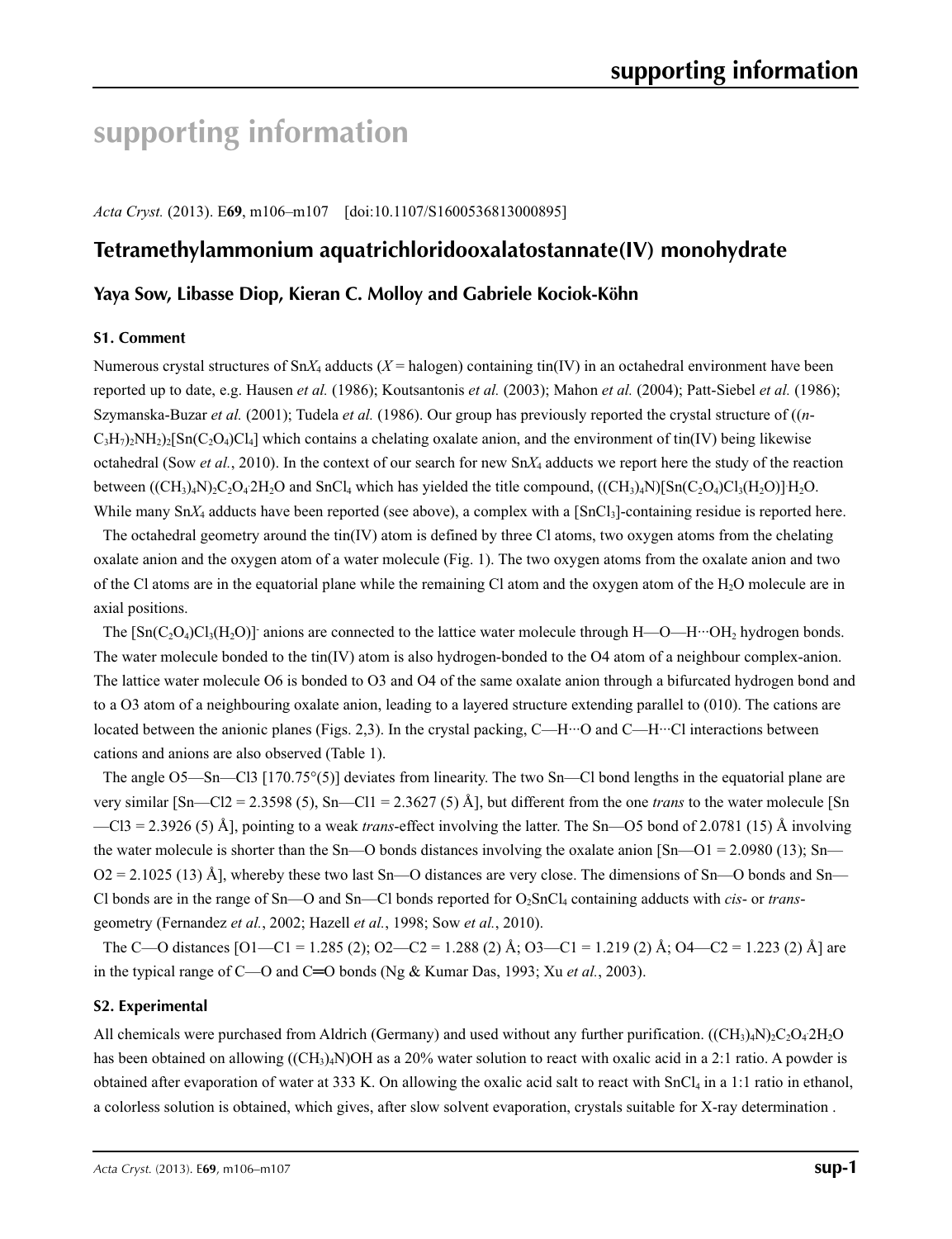The reaction equation of the title compound is:  $((CH_3)_4N)_2C_2O_42H_2O + SnCl_4 \rightarrow ((CH_3)_4N)Cl + ((CH_3)_4N)$  $[Sn(C_2O_4)Cl_3H_2O]H_2O$ 

# **S3. Refinement**

Water molecule hydrogen atoms have been located in the difference fourier map and were refined with an idealized bond lenght of 0.85 Å. The other hydrogen atoms have been placed onto calculated position and were refined using a riding model, with C—H distances of 0.98 Å and *U*iso(H) = 1.5*U*eq(C).



## **Figure 1**

The asymmetric unit showing the numbering scheme. Displacement ellipsoids are drawn at the 50% probability level.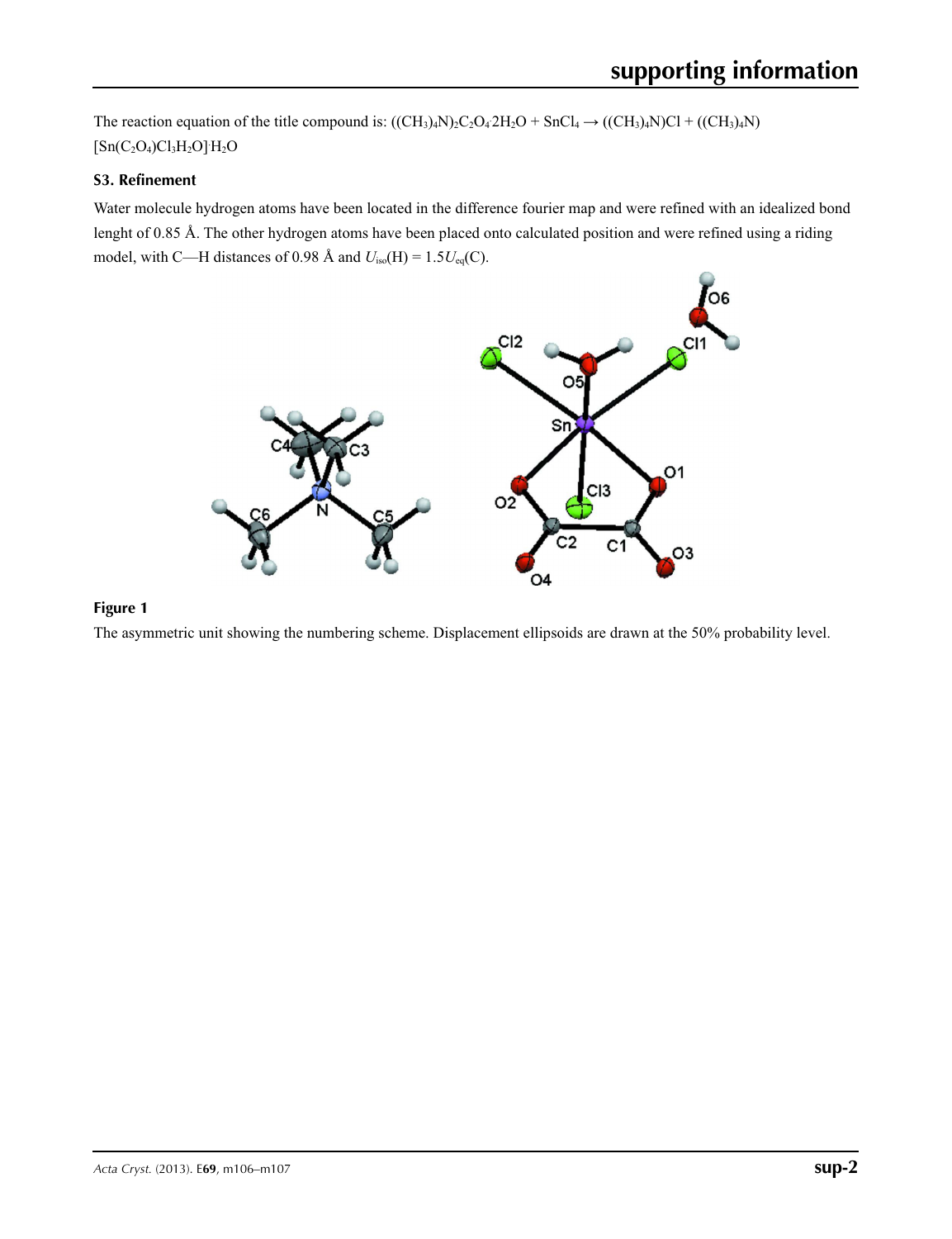

### **Figure 2**

The layered structure of the anions and the lattice water molecule parallel to (010). O—H···O hydrogen bonding interactions are shown as dashed lines.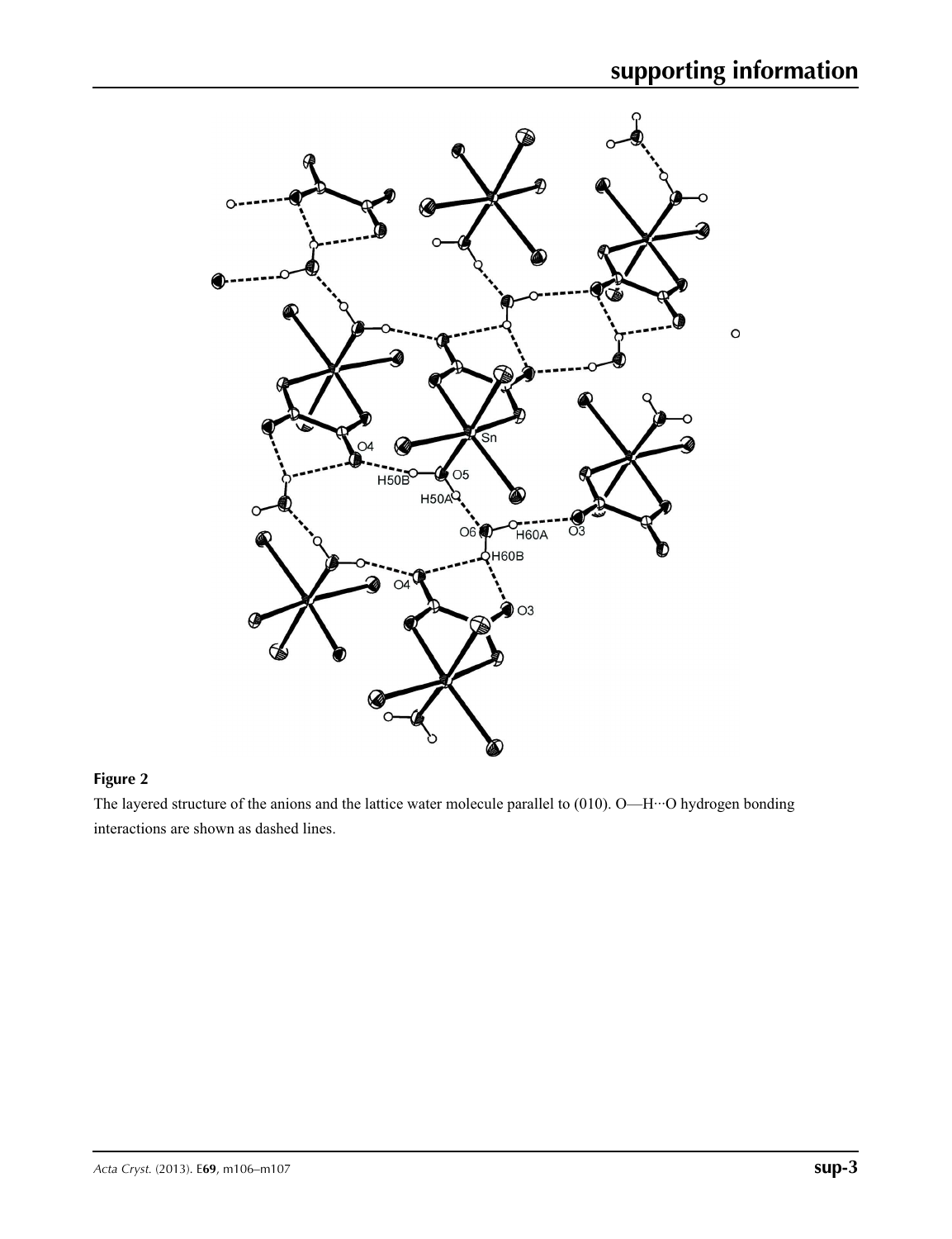

# **Figure 3**

The packing of the structure showing O—H···O hydrogen bonding interactions as dashed lines [C—H···O and C—H···Cl contacts are omitted for clarity].

# **Tetramethylammonium aquatrichloridooxalatostannate(IV) monohydrate**

| $F(000) = 832$<br>$D_x = 1.831$ Mg m <sup>-3</sup><br>Mo Ka radiation, $\lambda = 0.71073$ Å                                                                                                                                                                                                                                                                                                                                                                                                                                           |  |  |
|----------------------------------------------------------------------------------------------------------------------------------------------------------------------------------------------------------------------------------------------------------------------------------------------------------------------------------------------------------------------------------------------------------------------------------------------------------------------------------------------------------------------------------------|--|--|
| Cell parameters from 29534 reflections<br>$\theta$ = 2.9–30.0°<br>$\mu$ = 2.20 mm <sup>-1</sup><br>$T = 150 \text{ K}$<br>Irregular, colourless<br>$0.15 \times 0.15 \times 0.13$ mm                                                                                                                                                                                                                                                                                                                                                   |  |  |
|                                                                                                                                                                                                                                                                                                                                                                                                                                                                                                                                        |  |  |
| 35849 measured reflections<br>4445 independent reflections<br>3855 reflections with $I > 2\sigma(I)$<br>$R_{\text{int}} = 0.042$<br>$\theta_{\text{max}} = 30.0^{\circ}, \theta_{\text{min}} = 4.2^{\circ}$<br>$h = -10 \rightarrow 10$<br>$k = -28 \rightarrow 31$<br>$l = -13 \rightarrow 13$                                                                                                                                                                                                                                        |  |  |
|                                                                                                                                                                                                                                                                                                                                                                                                                                                                                                                                        |  |  |
| Hydrogen site location: inferred from<br>neighbouring sites<br>H atoms treated by a mixture of independent<br>and constrained refinement<br>$w = 1/[\sigma^2(F_0^2) + (0.0322P)^2 + 0.5616P]$<br>where $P = (F_0^2 + 2F_s^2)/3$<br>$(\Delta/\sigma)_{\text{max}} = 0.001$<br>$\Delta\rho_{\rm max}$ = 0.92 e Å <sup>-3</sup><br>$\Delta\rho_{\rm min} = -0.79 \text{ e A}^{-3}$<br>Extinction correction: SHELXL97 (Sheldrick,<br>2008), $Fc^* = kFc[1+0.001xFc^2\lambda^3/sin(2\theta)]^{-1/4}$<br>Extinction coefficient: 0.0124 (5) |  |  |
|                                                                                                                                                                                                                                                                                                                                                                                                                                                                                                                                        |  |  |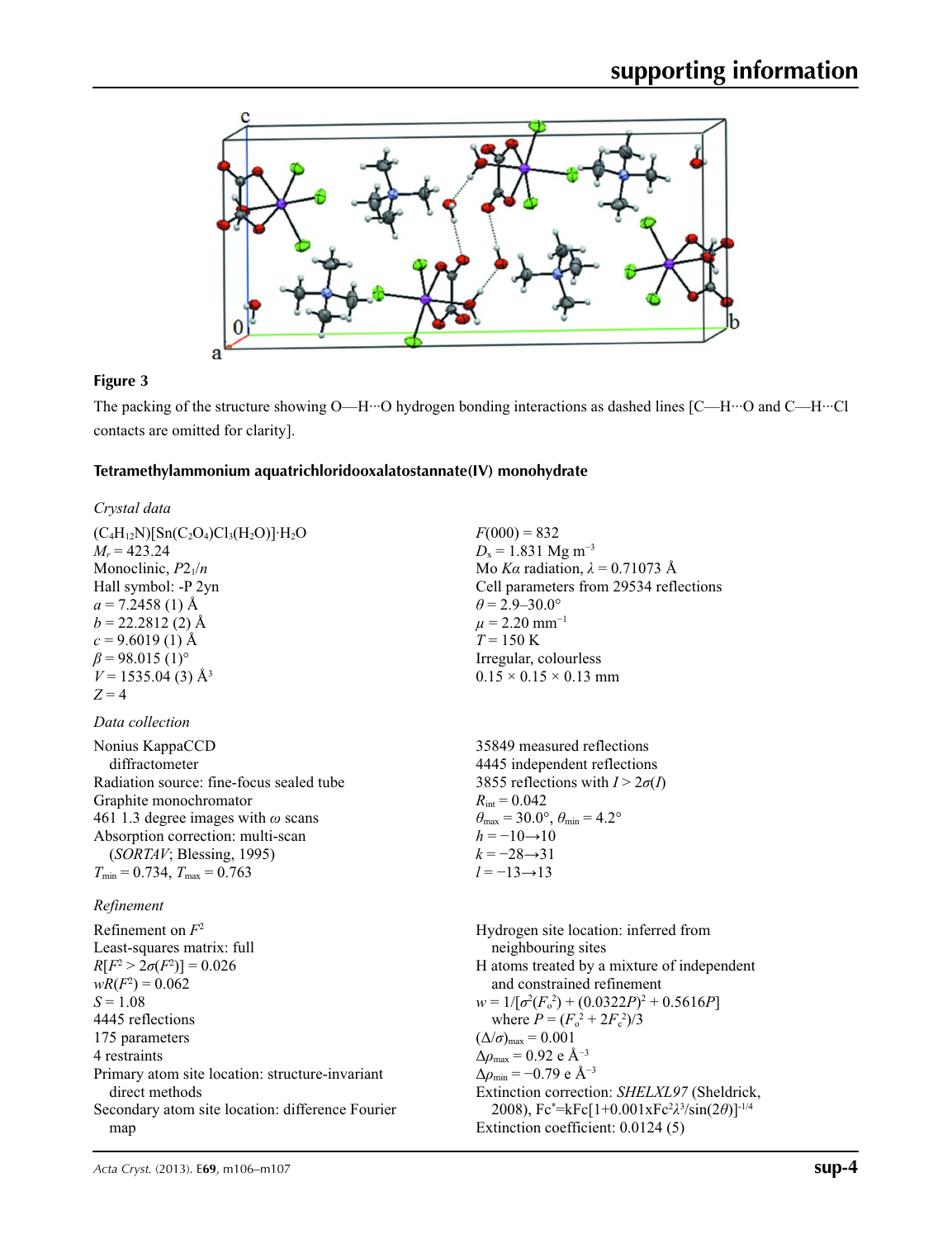### *Special details*

**Geometry**. All e.s.d.'s (except the e.s.d. in the dihedral angle between two l.s. planes) are estimated using the full covariance matrix. The cell e.s.d.'s are taken into account individually in the estimation of e.s.d.'s in distances, angles and torsion angles; correlations between e.s.d.'s in cell parameters are only used when they are defined by crystal symmetry. An approximate (isotropic) treatment of cell e.s.d.'s is used for estimating e.s.d.'s involving l.s. planes.

**Refinement**. Refinement of  $F^2$  against ALL reflections. The weighted R-factor wR and goodness of fit *S* are based on  $F^2$ , conventional *R*-factors *R* are based on *F*, with *F* set to zero for negative  $F^2$ . The threshold expression of  $F^2 > \sigma(F^2)$  is used only for calculating *R*-factors(gt) *etc*. and is not relevant to the choice of reflections for refinement. *R*-factors based on *F*<sup>2</sup> are statistically about twice as large as those based on *F*, and *R*- factors based on ALL data will be even larger.

*x*  $U_{\text{iso}}$  *y*  $Z$   $U_{\text{iso}}$  *V* $U_{\text{eq}}$ Sn 0.834510 (17) 0.112222 (6) 0.679281 (12) 0.02693 (6) Cl1 0.61541 (8) 0.13476 (3) 0.83233 (5) 0.03867 (12) Cl2 0.66559 (8) 0.14793 (3) 0.46760 (5) 0.04369 (14) Cl3 1.01222 (8) 0.20243 (2) 0.72319 (6) 0.04152 (13) O5 0.7216 (2) 0.02693 (7) 0.64413 (15) 0.0372 (3) O1 1.00588 (18) 0.07154 (6) 0.84708 (13) 0.0278 (3) O3 1.2565 (2) 0.01364 (6) 0.89271 (13) 0.0310 (3) O4 1.28776 (19) 0.01308 (7) 0.61246 (13) 0.0323 (3) O2 1.04412 (18) 0.07556 (6) 0.57415 (13) 0.0285 (3) O6 0.5915 (2) −0.03357 (7) 0.82856 (15) 0.0320 (3) N 1.0670 (2) 0.16827 (7) 0.20003 (17) 0.0298 (3) C1 1.1444 (2) 0.04194 (8) 0.81171 (17) 0.0241 (3) C2 1.1635 (3) 0.04294 (8) 0.65224 (18) 0.0249 (3) C3 0.9820 (3) 0.10701 (9) 0.1966 (3) 0.0370 (5) H3A 0.8911 0.1053 0.2632 0.055\* H3B 1.0798 0.0771 0.2228 0.055\* H3C 0.9192 0.0985 0.1015 0.055\* C4 0.9184 (4) 0.21327 (11) 0.1570 (3) 0.0561 (7) H4A 0.8558 0.2036 0.0624 0.084\* H4B 0.9739 0.2534 0.1566 0.084\* H4C 0.8274 0.2125 0.2235 0.084\* C5 1.1603 (4) 0.18245 (13) 0.3445 (2) 0.0500 (6) H5A 1.2132 0.2230 0.3458 0.075\* H5B 1.2601 0.1533 0.3721 0.075\* H5C 1.0689 0.1804 0.4106 0.075\* C6 1.2081 (4) 0.17066 (11) 0.0997 (3) 0.0491 (6) H6A 1.1482 0.1599 0.0051 0.074\* H6B 1.3090 0.1423 0.1300 0.074\* H6C 1.2592 0.2113 0.0984 0.074\* H50B 0.703 (4) 0.0121 (13) 0.562 (2) 0.058 (8)\* H60B 0.481 (3)  $-0.0227(14)$  0.829 (3) 0.057 (9)\* H60A  $0.647(4)$   $-0.0270(13)$   $0.909(2)$   $0.053(8)*$ H50A 0.668 (4) 0.0068 (12) 0.704 (3) 0.059 (9)\*

*Fractional atomic coordinates and isotropic or equivalent isotropic displacement parameters (Å2 )*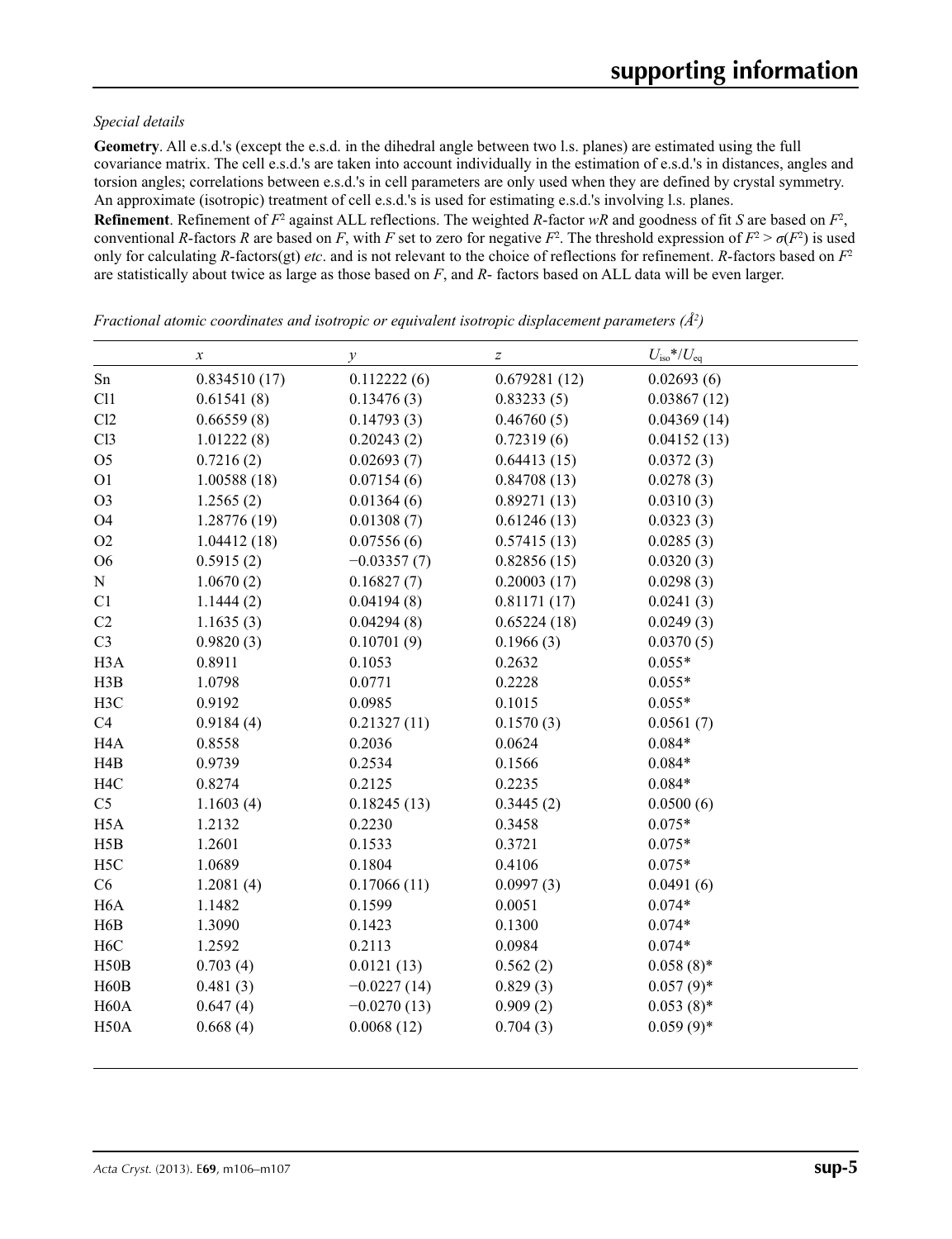# **supporting information**

|                 | $I$ <sup><math>11</math></sup> | $L^{22}$   | $\mathcal{L}^{\beta 3}$ | $U^{12}$      | $U^{13}$      | $U^{23}$      |
|-----------------|--------------------------------|------------|-------------------------|---------------|---------------|---------------|
| Sn              | 0.02791(9)                     | 0.02922(8) | 0.02369(8)              | 0.00383(4)    | 0.00368(5)    | 0.00042(4)    |
| C <sub>11</sub> | 0.0382(3)                      | 0.0436(3)  | 0.0363(3)               | 0.0062(2)     | 0.0124(2)     | $-0.0069(2)$  |
| Cl <sub>2</sub> | 0.0376(3)                      | 0.0596(3)  | 0.0325(3)               | 0.0146(2)     | 0.0002(2)     | 0.0094(2)     |
| Cl <sub>3</sub> | 0.0423(3)                      | 0.0295(2)  | 0.0520(3)               | $-0.0019(2)$  | 0.0039(2)     | 0.0029(2)     |
| O <sub>5</sub>  | 0.0468(9)                      | 0.0414(8)  | 0.0256(7)               | $-0.0136(7)$  | 0.0122(6)     | $-0.0087(6)$  |
| <b>O1</b>       | 0.0321(7)                      | 0.0308(6)  | 0.0208(6)               | 0.0045(5)     | 0.0048(5)     | $-0.0001(5)$  |
| O <sub>3</sub>  | 0.0316(7)                      | 0.0376(7)  | 0.0230(6)               | 0.0047(6)     | 0.0014(5)     | 0.0034(5)     |
| O <sub>4</sub>  | 0.0291(7)                      | 0.0442(8)  | 0.0230(6)               | 0.0069(6)     | 0.0018(5)     | $-0.0051(5)$  |
| O <sub>2</sub>  | 0.0287(7)                      | 0.0362(7)  | 0.0209(6)               | 0.0051(5)     | 0.0040(5)     | 0.0033(5)     |
| O6              | 0.0323(8)                      | 0.0396(8)  | 0.0239(7)               | 0.0062(6)     | 0.0031(6)     | 0.0003(5)     |
| N               | 0.0361(9)                      | 0.0254(7)  | 0.0272(8)               | $-0.0021(6)$  | 0.0018(6)     | $-0.0007(6)$  |
| C <sub>1</sub>  | 0.0268(9)                      | 0.0247(8)  | 0.0205(8)               | $-0.0031(6)$  | 0.0024(7)     | $-0.0013(6)$  |
| C <sub>2</sub>  | 0.0260(9)                      | 0.0281(8)  | 0.0199(8)               | $-0.0025(7)$  | 0.0014(6)     | $-0.0014(6)$  |
| C <sub>3</sub>  | 0.0409(12)                     | 0.0269(9)  | 0.0445(12)              | $-0.0048(8)$  | 0.0106(10)    | $-0.0014(8)$  |
| C <sub>4</sub>  | 0.0539(15)                     | 0.0325(12) | 0.0774(19)              | 0.0084(10)    | $-0.0061(13)$ | 0.0040(11)    |
| C <sub>5</sub>  | 0.0551(15)                     | 0.0598(15) | 0.0319(11)              | $-0.0207(12)$ | $-0.0052(10)$ | 0.0029(10)    |
| C <sub>6</sub>  | 0.0646(16)                     | 0.0399(12) | 0.0477(13)              | $-0.0152(11)$ | 0.0249(12)    | $-0.0067(10)$ |

*Atomic displacement parameters (Å2 )*

# *Geometric parameters (Å, º)*

| $Sn - O5$       | 2.0781(15) | $N-C3$             | 1.496(2)   |
|-----------------|------------|--------------------|------------|
| $Sn - O1$       | 2.0980(13) | $N-C6$             | 1.500(3)   |
| $Sn - O2$       | 2.1025(13) | $C1-C2$            | 1.557(2)   |
| $Sn - Cl2$      | 2.3598(5)  | $C3 - H3A$         | 0.9800     |
| $Sn - Cl1$      | 2.3627(5)  | $C3 - H3B$         | 0.9800     |
| Sn—C13          | 2.3926(5)  | $C3 - H3C$         | 0.9800     |
| $O5 - H50B$     | 0.850(17)  | $C4 - H4A$         | 0.9800     |
| $O5 - H50A$     | 0.859(17)  | $C4 - H4B$         | 0.9800     |
| $O1 - C1$       | 1.285(2)   | $C4 - H4C$         | 0.9800     |
| $O3 - C1$       | 1.219(2)   | $C5 - H5A$         | 0.9800     |
| $O4-C2$         | 1.223(2)   | $C5 - H5B$         | 0.9800     |
| $O2 - C2$       | 1.288(2)   | $C5 - H5C$         | 0.9800     |
| $O6 - H60B$     | 0.836(17)  | $C6 - H6A$         | 0.9800     |
| $O6 - H60A$     | 0.836(17)  | $C6 - H6B$         | 0.9800     |
| $N = C4$        | 1.488(3)   | $C6 - H6C$         | 0.9800     |
| $N = C$ 5       | 1.490(3)   |                    |            |
| $O5 - Sn - O1$  | 84.67(6)   | $O1 - C1 - C2$     | 115.63(15) |
| $O5 - Sn - O2$  | 82.02(6)   | $O4 - C2 - O2$     | 126.11(16) |
| $O1 - Sn - O2$  | 79.11(5)   | $O4 - C2 - C1$     | 118.03(16) |
| $O5 - Sn - Cl2$ | 91.33(5)   | $O2-C2-C1$         | 115.85(15) |
| $O1 - Sn - Cl2$ | 170.93(4)  | $N$ – $C3$ – $H3A$ | 109.5      |
| $O2 - Sn - Cl2$ | 92.30(4)   | $N-C3-H3B$         | 109.5      |
| $O5 - Sn - Cl1$ | 90.68(4)   | H3A-C3-H3B         | 109.5      |
| $O1 - Sn - Cl1$ | 89.50 (4)  | $N-C3-H3C$         | 109.5      |